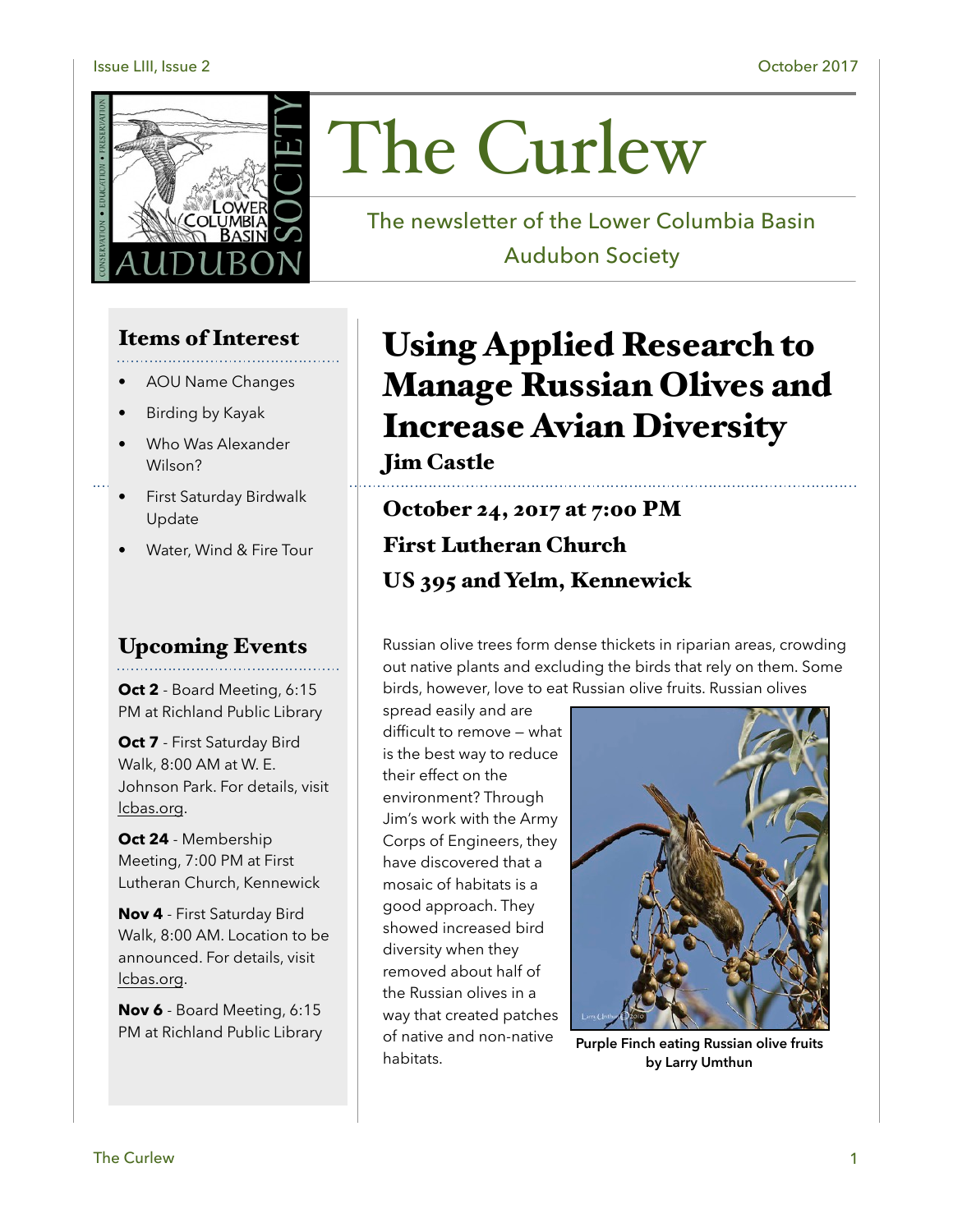# Water, Wind & Fire: Saving our farms, forests, and fish while strengthening our economy

Scientific studies led by scientists at National Audubon have confirmed that climate change is the number one threat to birds, including the Long-billed Curlew (our chapter's mascot).

Audubon Washington and Citizens' Climate Lobby (CCL) are working together to find solutions that will work for birds and people, one that will produce a healthy environment and a healthy economy.

As part of this effort, these groups are embarking on a tour of eastern Washington and the Idaho panhandle to talk about how we can move past partisanship to address the challenges of plentiful and affordable energy, a growing economy with good jobs, and managing risk as a result of climate change.

You are invited to be part of the conversation when the tour comes to the TriCities!

**When:** November 3, 7:00 PM

**Where:** Benton PUD Auditorium, 2721 W. 10th Avenue, Kennewick

#### **Who:**

- Dr. Steve Ghan, climate scientist and group leader of Richland CCL
- John Sandvig, aerospace engineer and business executive, member of the CCL "Conservative Caucus"
- Dr. Sara Cate, family physician and climate advocate

For more information visit their website at [http://tinyurl.com/](http://tinyurl.com/waterwindfiretour) [waterwindfiretour](http://tinyurl.com/waterwindfiretour)





**Wilson's Warbler by Ivar Husa** 

## Alexander Wilson

#### *The Father of American Ornithology*

A warbler, a plover, a snipe, and a storm petrel… what do these birds have in common? They (and many more) are named for Alexander Wilson (1766 - 1813), an artist and naturalist.

Wilson, a Scottish immigrant, arrived in the United States in 1794. By 1803, he had begun the enormous task of describing and illustrating all the birds of his adopted country. This classic work, *American Ornithology; or, the Natural History of the Birds of the United States,* was published in nine volumes between 1808 and 1814.

To accomplish his goal, Wilson wandered throughout the country, logging tens of thousands of miles on horseback, by boat, and on foot. He was intrigued by the diversity, colors, and numbers of birds he saw. All told, he described 268 of the 350 bird species in the eastern US, including 26 that were new to science. Wilson's contributions to ornithology are unparalleled.

Reference: Weidensaul, S. 2007. Of a Feather: A brief history of American birding. Harcourt Publishing: New York.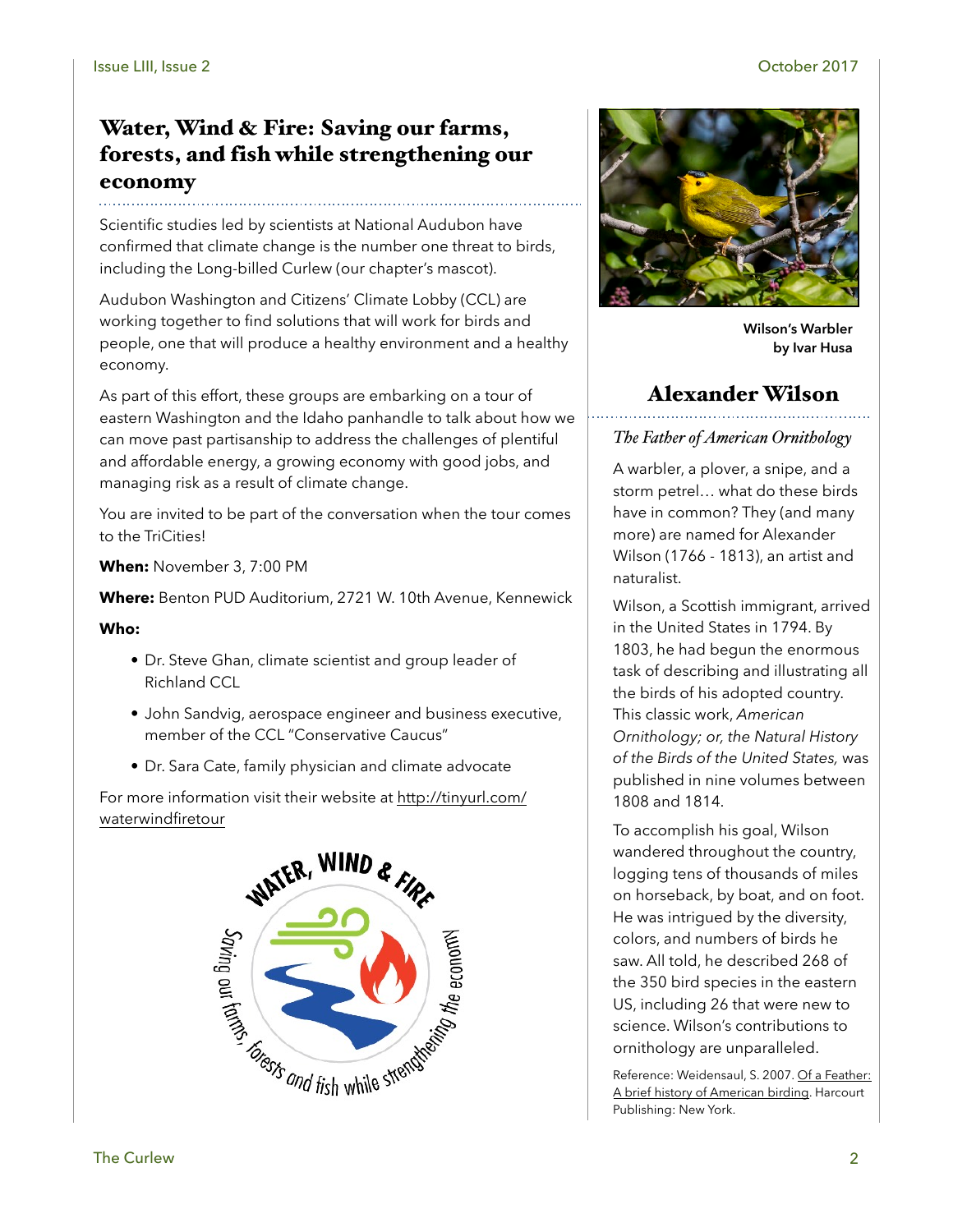

**Jane in her kayak**



**Black-necked Stilt**



**Parasitic Jaeger**

# Want a Closer Look at Birds? Hop in a Kayak!

*Seeing birds fom cockpit of a kayak is a great way to see them up close*

#### by Lori Wollerman Nelson

A challenge for many birders is getting close enough to see details: the color of the scapular feathers, the shape of the bill, the tips of the primary feathers. LCBAS member Jane Abel has solved that problem — she birds by kayak. According to Jane, "Most shorebirds allow me to pull up to the shore and start clicking away." Birding by kayak has its difficulties too — getting hit with waves from the wakes of motor boats can make identifying birds a challenge. The pictures that Jane shares with local birders through the LCBirds-2 Yahoo group show that kayaking can allow for unparalleled looks at birds that are often hard to see from land well worth the challenges involved!

To see more pictures like these from Jane and other bird photographers in our area, join LCBirds-2. From [www.lcbas.org,](http://www.lcbas.org) click on "LCBirds-2 Bulletin Board" in the menu on the left side. Sign up for the bulletin board and to receive email notices of posts. It is a great way to see beautiful photographs and to hear about local bird sightings.



**A Caspian Tern, carrying a satellite tag** 

*Oregon State University tracks Caspian Terns with satellite tags and numbered leg bands.* 

*Report sightings to [http://agsci](http://agsci-labs.oregonstate.edu/cate-tracking/about-the-project/)[labs.oregonstate.edu/cate-tracking/about-the](http://agsci-labs.oregonstate.edu/cate-tracking/about-the-project/)[project/](http://agsci-labs.oregonstate.edu/cate-tracking/about-the-project/)*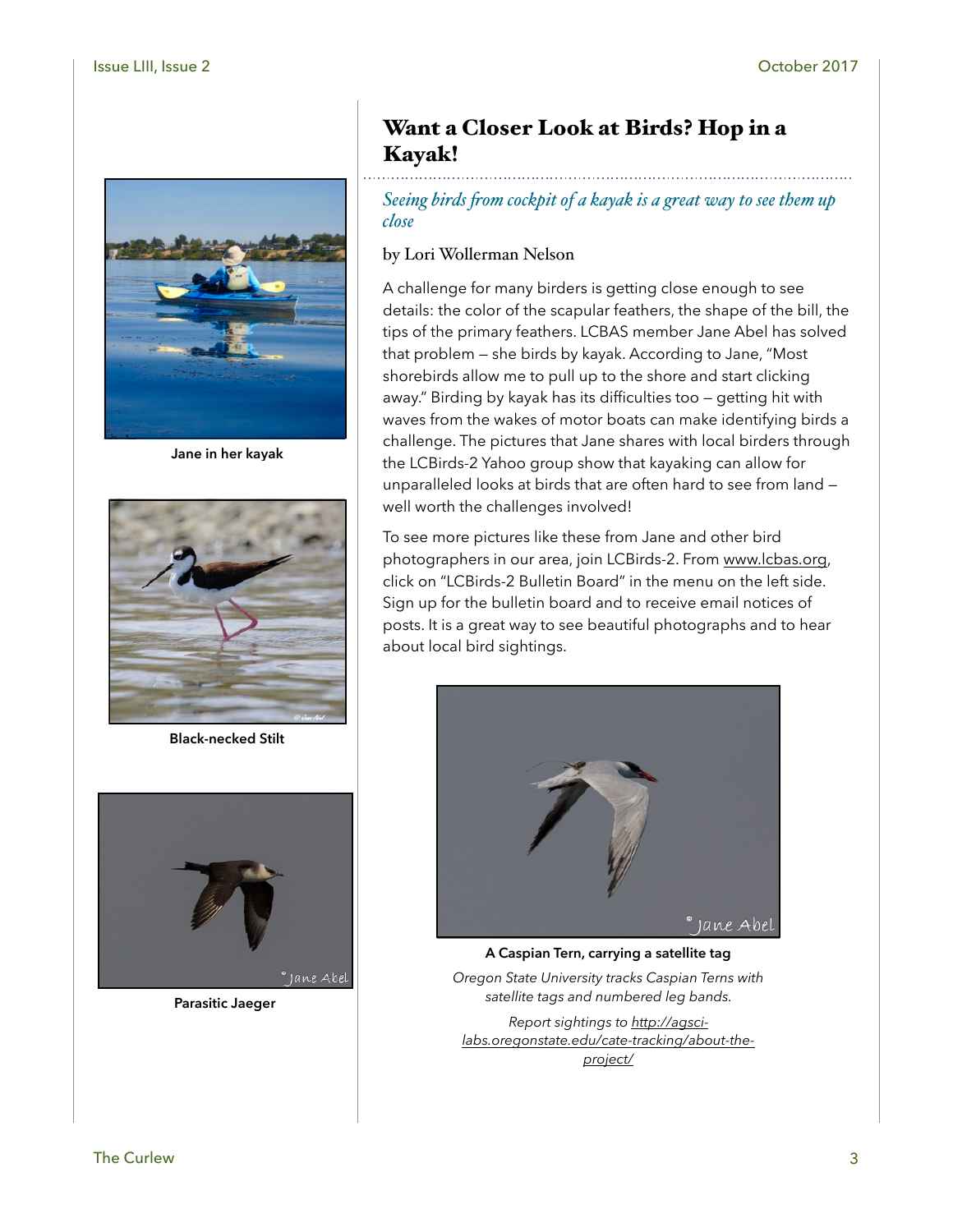# Report: First Saturday Bird Walk

*W. E. Johnson Park bird walk*

#### *Saturday, Sept 2, 2017*

#### by Lisa Hill

Bateman Island has been closed to the public since July 16 when a devastating fire burned 60-70% of the vegetation in the middle of the island. To the casual observer, the island appears to be unscathed because the green outer perimeter did not burn. A date for opening the island is unknown. It could be several months to a year or more. In the meantime, we will have 1<sup>st</sup> Saturday birdwalks in various sites around the Tri-Cities.

On Sept 2, a group of about 10 birders ventured into W. E. Johnson Park in Richland. The 225-acre site is a designated natural area and is open only to walkers, bicyclists and horseback riders. Multiple wide pathways meander through the park and lead through several types of habitat: riparian, wooded, sage and a small bit of Yakima River shoreline. It is possible to see about 40 bird species in a 3 hour walk, but we found 32 species. Overall, the park was rather quiet, with low numbers of birds in general.

We did come up with five warbler species: YELLOW, ORANGE-CROWNED, MACGILLIVRAY'S, WILSON'S and TOWNSEND'S. Several WESTERN TANAGERS gave their distinctive chirrup call, and multiple RED-BREASTED NUTHATCHES voiced their slowpaced "yank-yank" call in the wooded areas. Other reports from the park indicate a higher than usual number of nuthatches this year. Everyone got a very good look at an OLIVE-SIDED FLYCATCHER perched at the top of a large tree



**Red-breasted Nuthatch by Larry Umthun**

which is their preferred insect-hunting position. We also found a GRAY CATBIRD, WARBLING VIREO, several DOWNY WOODPECKERS and a DUSKY/HAMMOND'S FLYCATCHER.

The next bird walk will be Saturday, Oct 7 at 8am at WE Johnson Park in Richland. For details visit [www.lcbas.org](http://www.lcbas.org) or our Facebook page.



**Grasshopper sparrow singing by Ivar Husa**

# Donate to LCBAS when you shop

**Fred Meyer** – Link your Rewards Card to LCBAS and we'll receive a donation every time you have your card swiped at the store. Stop by the Customer Service desk at any Fred Meyer or visit their website to connect your card to LCBAS. You can use our name or our ID number (89875).

[www.fredmeyer.com/topic/](http://www.fredmeyer.com/topic/community-rewards-4) [community-rewards-4](http://www.fredmeyer.com/topic/community-rewards-4). Click on "Link Your Rewards Card Now" to sign up.

**Yoke's** – Register for an escrip card and link it to LCBAS. Every time you have your card scanned, we'll receive a donation. You can register using our number (500745676) or our name.

#### [www.escrip.com/howitworks/](http://www.escrip.com/howitworks/)

**AmazonSmile:** Shop at Amazon through [smile.amazon.com.](http://smile.amazon.com) Choose "Lower Columbia Basin Audubon Society" as your charity and we'll receive 0.05% of your purchase total.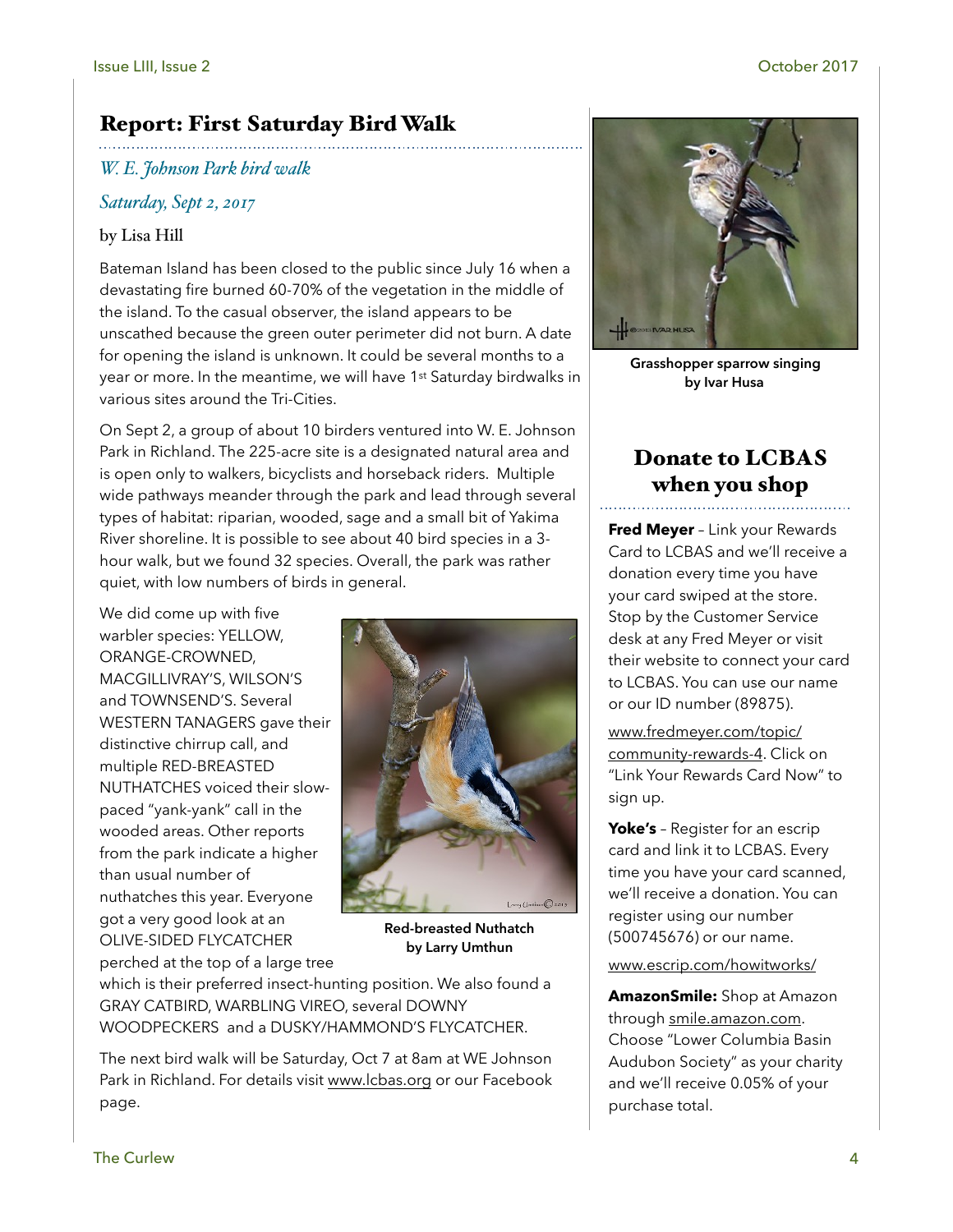

**Bullock's Oriole by Mike Guthrie**

#### *Good bye, Thayer's Gul!*

#### *Helo, Cassia Crossbil!*

#### *Welcome back, Rivoli's Hummingbird!*

# AOU Checklist 2017 Changes Highlights

#### by Jason Fidorra

Each summer, the American Ornithologist's Union reviews updates to species taxonomy in North America. The results entertain and sometimes frustrate us as field guides begin using new arrangements and species names. "*Are you still calling that bird a Northern Oriole?"* Species "splits" and "lumps" are based on convincing research and genetics, but what's convincing sometimes changes over time. The 2016 update split Western Scrub-Jay into the coastal California Scrub-Jay (found in WA), and Woodhouse's Scrub-Jay of the American southwest.

This year, the AOU update has a few major changes. One is the absorption of Thayer's Gull into Iceland Gull. While Thayer's are the normal winter visitors on the west coast, distinguishing Thayer's, Iceland, and the intermediate Kumlien's subspecies was giving East Coast birders enough headaches that the AOU undid the 1973 decision that split the species. Thayer's Gulls are Iceland Gulls of the subspecies *thayeri*. Take one tick off the life list.

Sad about that? Head to Idaho, where the USA's newest endemic species is found: the Cassia Crossbill! Pronounced *cash-uh*, this species is endemic to the South Hills and Albion Mountains in southern Idaho. Road trip!? Of the 10 Red Crossbill types recognized, this was the only sedentary type in the US and can be found south of Interstate 84 and east of Hwy-93 year round. But watch out as 2 Red Crossbill types still inhabit the area and only subtle differences in call notes can separate the species, but Cassia Crossbill has the thickest bill if you happen to have some calipers and birds in hand. It is the only crossbill to evolve without squirrels and the large bill is the result of an evolutionary arms race against its cone bearing food trees.

More good news was the long awaited removal of Yellow-breasted Chat from the wood-warbler family. Genetic research shows that the chat is not a warbler, it's a….chat! Our noisy chat is now the only member in the family Icteriidae (annoyingly similar to Icteridae, the blackbirds). At least this sort of solves that mystery. One last change was the split of Magnificent Hummingbird. This Arizona specialty is now *again* called Rivoli's Hummingbird (as it was called prior to 1983), while Talamanca Hummingbird is what you've seen if you've been to Panama or Costa Rica.

Too confusing to keep up with? Get your life list into a program like as eBird which automatically updates your data and is free! Stay tuned for next year's update where Myrtle and Audubon's Warblers are rumored to reappear.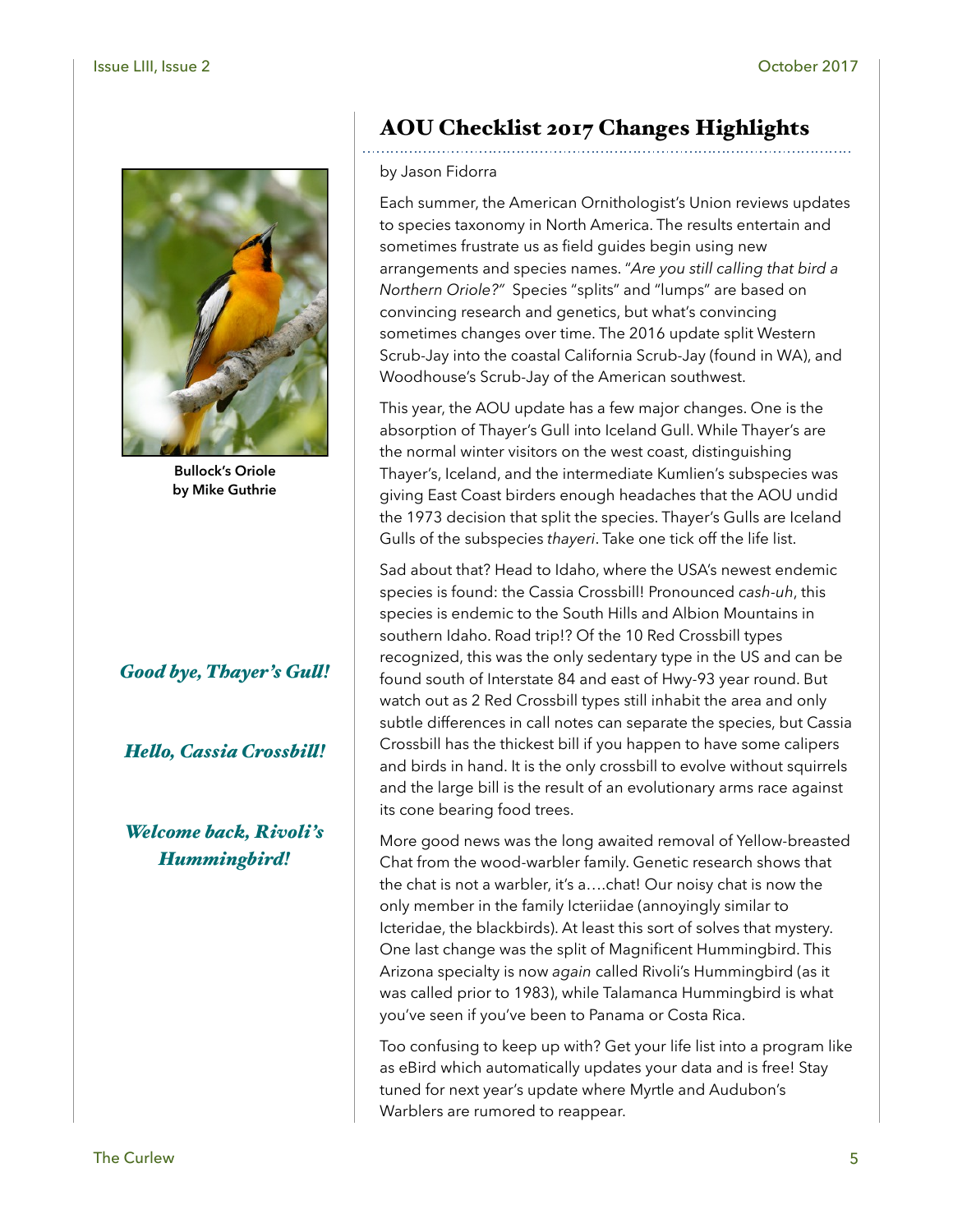# Name that Group!



Most birders know that a group of birds is a flock but do you know some of the more obscure names for groups of our favorite birds?

Match the bird with the correct collective noun. Can you get them all right?

**Quail**: covey or flight? **Ducks**: raft or herd? **Hawks**: conclave or kettle? **Geese (flying)**: skein or charm? **Cranes**: dance or team? **Catbirds**: mewing or bevy? **Chickadees**: flotilla or banditry? **Loons**: scold or asylum? **Terns**: cotillion or wedge? **Wrens**: spring or chime?

*Did you know the prism binocular was invented in 1854 by Ignazio Porro and that's why they're called Porro prism binocs? Roof prism binoculars didn't appear until about 50 years later.*



**Pacific wren by Lori Wollerman Nelson**

*Answers to the quiz* (from The Spruce at the spruce.com)

*: banditry Chickadees : asylum Loons : cotillion Terns : chime Wrens*

*: skein Geese : dance Cranes : mewing Catbirds*

*<u>cuail</u>: covey* **Ducks**: raft *: kettle Hawks*

# Pledge to be a Lazy Gardener!

The Nature Conservancy and the Cornell Laboratory of Ornithology are gathering pledges from gardeners who promise to be lazy this fall!

You can create a bird-friendly yard year-round by waiting until Spring to clean up your garden.

#### *Why wait?*

Dried seed heads on flowers and fruits that remain on shrubs provide food for sparrows, finches, and robins over the winter. Leaves and dried vegetation offer places for insects and spiders to hide and offer meals for hungry insect-eating birds like wrens and warblers. Overgrown grassy areas and unkempt shrubs provide warm nooks for sheltering during during cold and wet weather.

As an added bonus, your messy winter yard will provide protection to overwintering insect pollinators, like native bees.

*For more information on how to be a lazy gardener and to pledge to keep a messy yard this fal, visit [http://content.yardmap.org/special](http://content.yardmap.org/special-pages/pledge-to-be-a-lazy-gardener/)[pages/pledge](http://content.yardmap.org/special-pages/pledge-to-be-a-lazy-gardener/)-to-be-a-lazy-gardener/*

*"I value my garden more for being ful of blackbirds than of cherries, and very fankly give them fuit for their songs."*

> *- Joseph Addison (1672-1719)*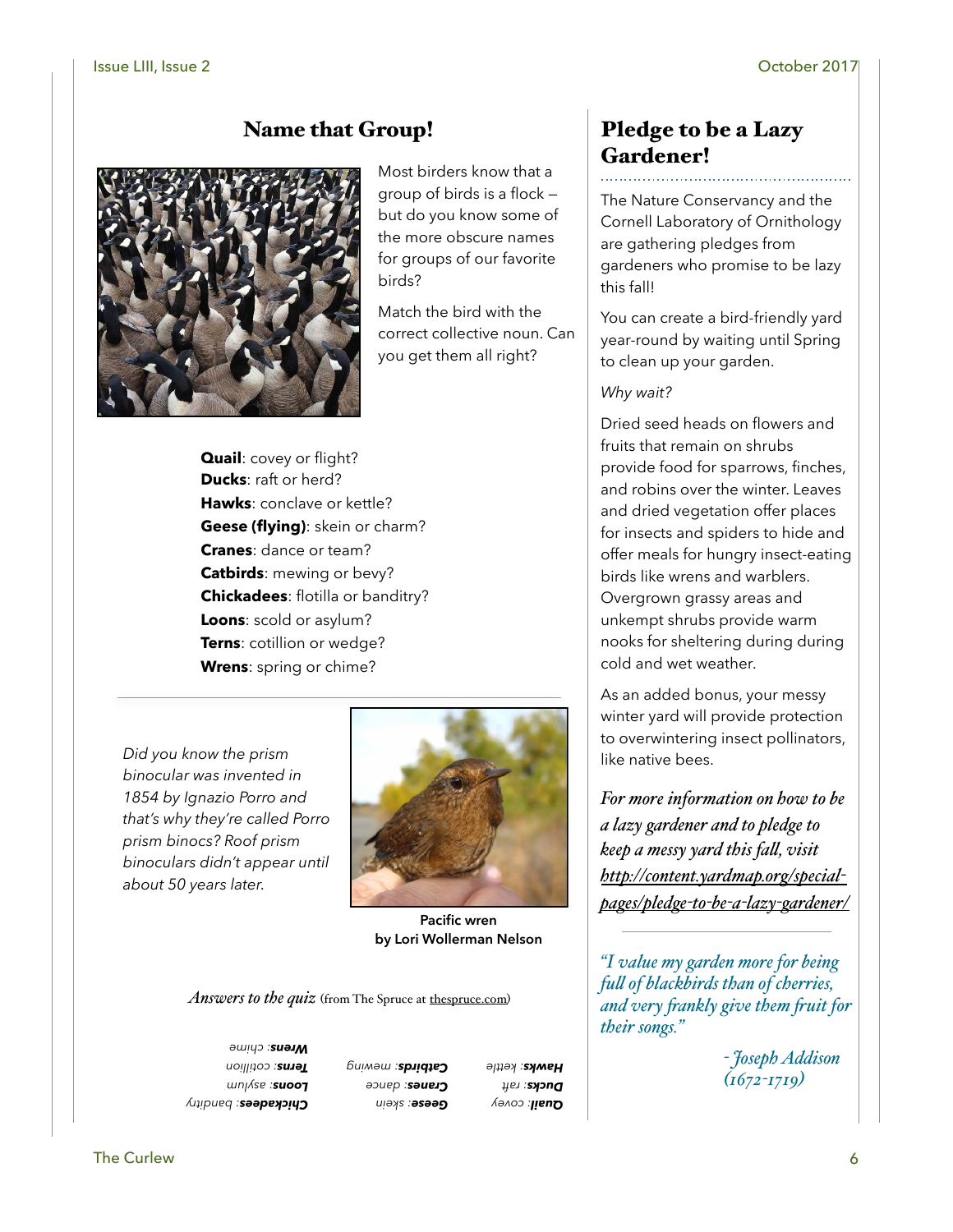# *Upcoming Bird Festivals*

#### Ridgefield BirdFest and Bluegrass

October 7 Ridgefield National Wildlife Refuge in Ridgefield, WA

*Birding, family-friendly events, live bird show — all to benefit the Ridgefield NWR. Contact: [ridgefieldfriends.org/events/](http://ridgefieldfriends.org/events/birdfest-bluegrass/) [birdfest-bluegrass/](http://ridgefieldfriends.org/events/birdfest-bluegrass/)*



## Olympic BirdFest 2018

April 13-15 Sequim, WA

*Discover birds of coastal Pacific Northwest. Guided field trips, boat cruise in Strait of Juan de Fuca, gala banquet, speaker: nature guide/ photographer Claudio Vidal. The festival with the most spectacular setting! Contact: [www.olympicbirdfest.org.](http://www.olympicbirdfest.org)*

# From the American Bird Conservancy

# *Greater Sage Grouse Management Plan takes a step back*

Conservation of one of the nation's fastest-disappearing birds took a step back in August when the U.S. Department of the Interior ordered revisions to Greater Sage-Grouse management plans, opening the door to expanded development across the American West. (Interior's statement is available at [www.doi.gov/](http://www.doi.gov/pressreleases/secretary-interior-ryan-zinke-statement-sage-grouse-report) [pressreleases/secretary-interior-ryan-zinke-statement-sage-grouse](http://www.doi.gov/pressreleases/secretary-interior-ryan-zinke-statement-sage-grouse-report)[report](http://www.doi.gov/pressreleases/secretary-interior-ryan-zinke-statement-sage-grouse-report).)



**Greater Sage Grouse CC0 Creative Commons license**

"Habitat protection for the grouse is already at a minimum level based on the plans put in place just two years ago," said [Steve Holmer,](mailto:sholmer@abcbirds.org) Vice President of Policy at American Bird Conservancy. "Weakening these plans puts the grouse at grave risk of further population declines."

In addition to one of the West's most iconic species, more than 350 species of High Plains birds and wildlife are also

at stake. The existing grouse conservation plans were designed to halt the loss of sage grouse habitat and to balance conservation

with limited oil and gas drilling, mining, and renewable energy development. They also include safeguards for adaptive management and mitigation should grouse populations continue to decline, bolstering the decision not to list the Greater Sage-Grouse under the Endangered Species Act [\(https://abcbirds.org/program/](https://abcbirds.org/program/esa-and-public-lands/the-endangered-species-act/) [esa-and-public-lands/the](https://abcbirds.org/program/esa-and-public-lands/the-endangered-species-act/)[endangered-species-act/](https://abcbirds.org/program/esa-and-public-lands/the-endangered-species-act/)).



**Sagebrush Sparrow by Ivar Husa**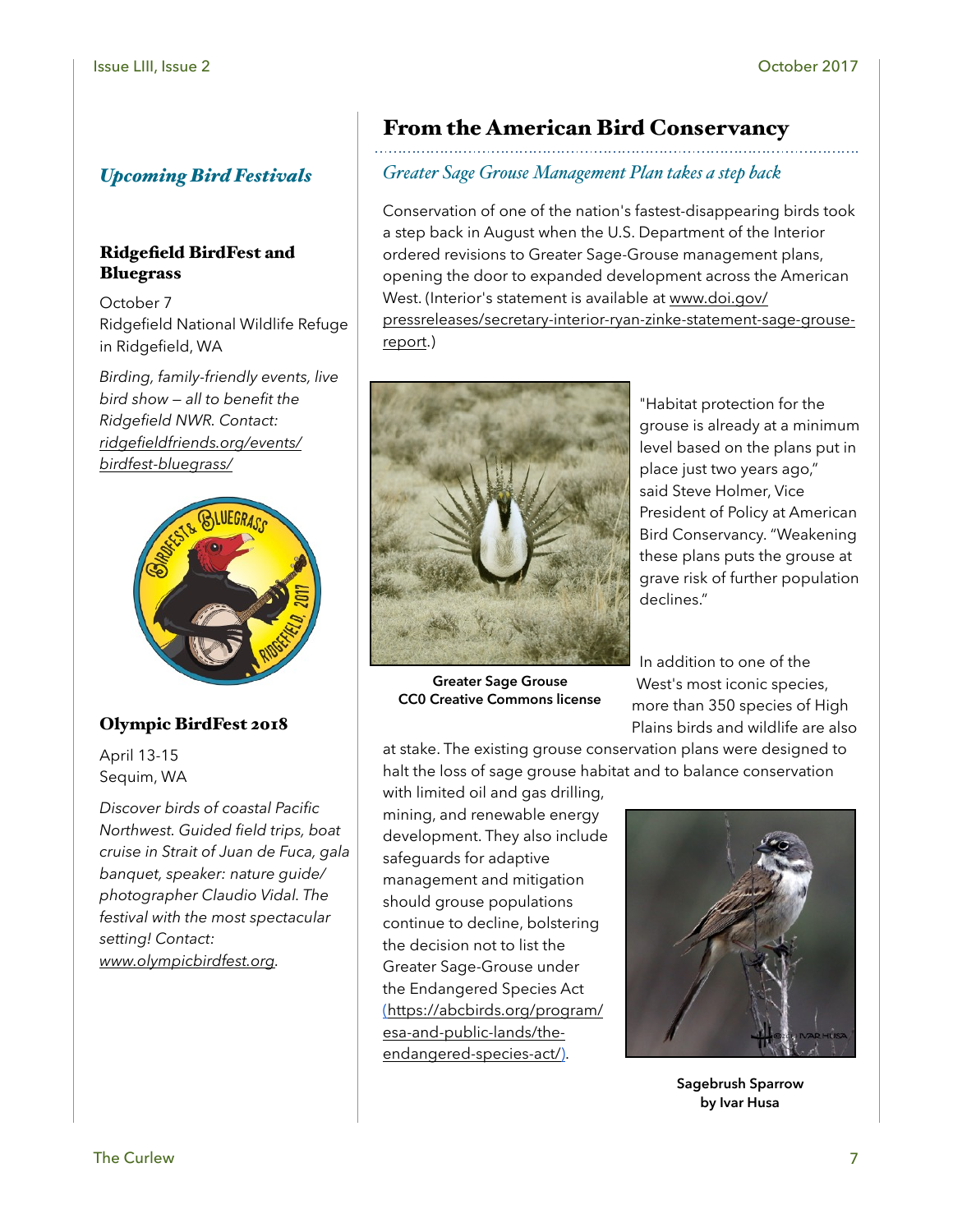

**Great Horned Owl by Mike Guthrie**

# Bird-related Events at the Hanford Reach Interpretive Center

**Birds of Prey Exhibit Opening** — October 7, 10:00 AM - 4:30 PM This new exhibit in the rotating gallery allows visitors to learn about the lives of owls and raptors and how these birds interact with humans. This exhibit is possible because of support from US Fish & Wildlife, Blue Mountain Wildlife, and LCBAS.

**Screech at the Reach** — October 27, 5:30 - 8:00 PM Come to the REACH for some fun that focuses on owls, bats, spiders and all things creepy crawly (in the best possible way). There will be live animals, a photo booth, crafts, night hikes and more!

**Watercolors: Birds of Washington** — November 7 - 17 Watercolors from local artists will be displayed in the entry hall.

**"Owl: A Year in the Lives of North American Owls" by Paul Bannick** — November 9, 6:30 - 8:00 PM

Paul Bannick will be promoting his new book about owls, which incorporates images, science, and first-hand experience of these interesting birds. Learn more about owls' lives in all seasons from courtship and mating to foraging.

All events will be at the **Hanford Reach Interpretive Center**, 1943 Columbia Park Trail, Richland. For more information, visit the REACH website at [visitthereach.org.](http://visitthereach.org)

# *Found a bird that's injured? Here's what to do.*

First, call **Blue Mountain Wildlife** at 541-278-0215. They will help you figure out if the bird is in need of help or not.

If the bird does need to be rescued, they will give you further instructions and put you in touch with a local volunteer who can pick up the bird. If the bird is small enough to pick up, use a towel to handle it and put it in a towel-lined box or crate that has air holes, and secure the lid. Keep the animal in a dark, quiet, cool place. Do not feed it. Call Blue Mountain Wildlife right away for further instructions.

LCBAS is a proud donor to Blue Mountain Wildlife. For more information visit their website ([www.bluemountainwildlife.org](http://www.bluemountainwildlife.org)).

For information about baby birds out of the nest, visit:

- [www.birds.cornell.edu/](http://www.birds.cornell.edu/AllAboutBirds/attracting/challenges/) [AllAboutBirds/attracting/](http://www.birds.cornell.edu/AllAboutBirds/attracting/challenges/) [challenges/](http://www.birds.cornell.edu/AllAboutBirds/attracting/challenges/)
- [www.massaudubon.org/](http://www.massaudubon.org/learn/nature-wildlife/birds/baby-birds-out-of-the-nest) [learn/nature-wildlife/birds/](http://www.massaudubon.org/learn/nature-wildlife/birds/baby-birds-out-of-the-nest) [baby-birds-out-of-the-nest](http://www.massaudubon.org/learn/nature-wildlife/birds/baby-birds-out-of-the-nest)



Immature Black-crowned Night Herons by Lori Wollerman Nelson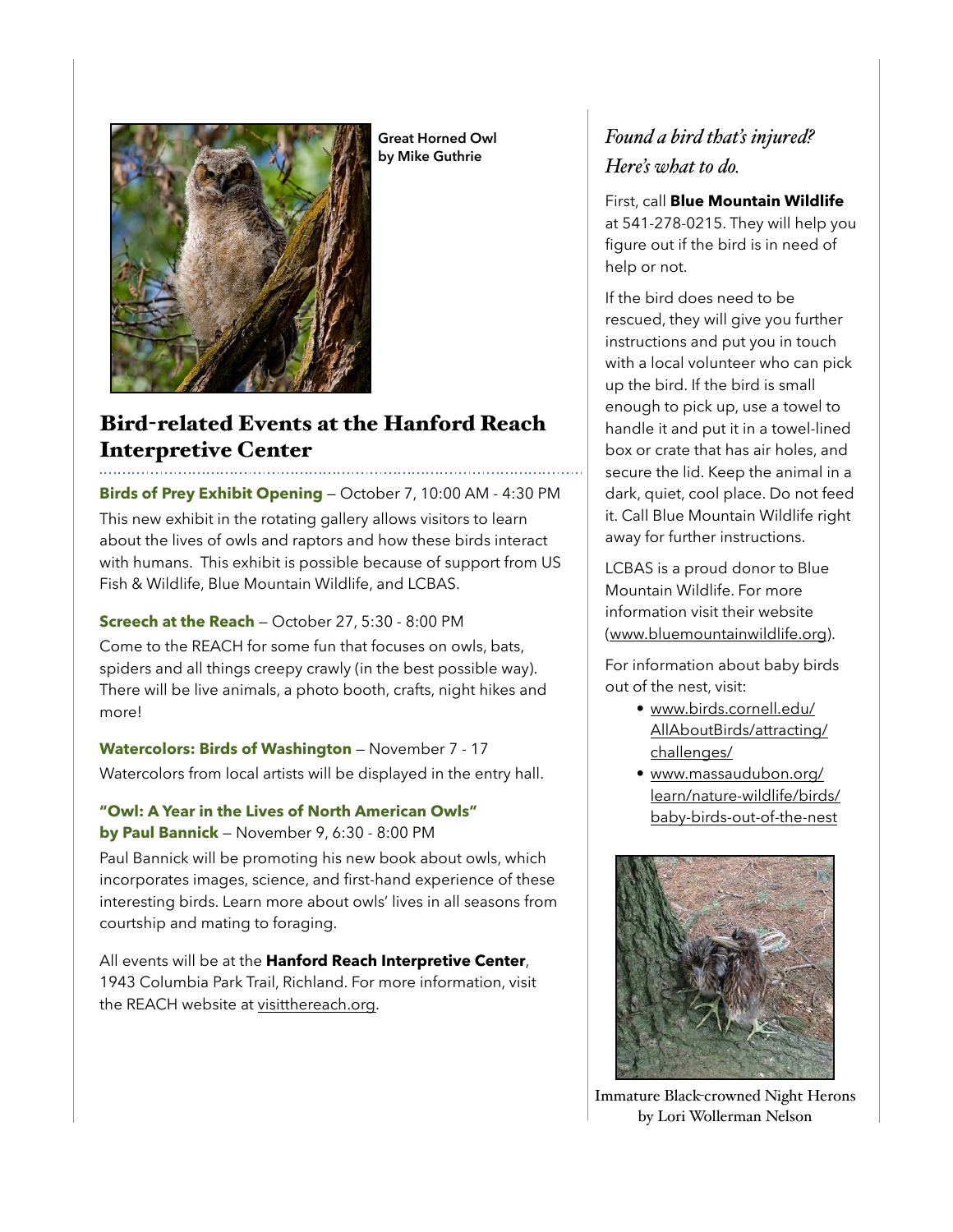**LCBAS MEMBERSHIP RENEWAL: Postal Curlew subscribers** can see the year/month their subscription expires by looking on their Curlew label. **eCurlew subscribers** are alerted to the impending expiration of their subscription by eMail. Please renew your subscription on or before the month your subscription expires to continue to receive the Curlew without interruption. Renewing online is easy, quick and safe: <http://lcbas.org/JoinLCBAS.html> or you can use the form included with your newsletter.

**Consider receiving the eCurlew instead of a paper copy!** See all the photos in color, receive your Curlew sooner, and save paper and other resources. To switch to the eCurlew, contact subscriptions@lcbas.org and include your name and email address.

**ADDRESS CHANGES:** Please send address changes (postal address or email address) to Rich Barchet at subscriptions@lcbas.org so that your subscription is not interrupted. You can mail address changes to LCBAS, PO Box 1900, Richland, WA 99354.

**NEW NATIONAL AUDUBON SOCIETY MEMBERS:** We have been sending you complimentary issues of The Curlew newsletter to keep you up to date on local happenings. After three issues, the complimentary mailings end. To

| <b>LCBAS OFFICERS AND STANDING COMMITTEE CHAIRS</b> |                                    |                          |  |  |
|-----------------------------------------------------|------------------------------------|--------------------------|--|--|
| <b>Position</b>                                     | <b>Name</b>                        | <b>Email</b>             |  |  |
| President                                           | Jim Castle                         | president@lcbas.org      |  |  |
| <b>Vice President</b>                               | Ken Campbell                       | vicepresident@lcbas.org  |  |  |
| <b>Treasurer</b>                                    | Charlie Burgess                    | treasurer@lcbas.org      |  |  |
| Secretary                                           | Debbie Berkowitz                   | secretary@lcbas.org      |  |  |
| <b>Birding Events</b>                               | Vacant -- your name could be here! |                          |  |  |
| <b>Communications Chair</b>                         | Lori Nelson                        | communications@lcbas.org |  |  |
| <b>Conservation Chair</b>                           | Dana Ward                          | conservation@lcbas.org   |  |  |
| <b>Education Chair</b>                              | <b>Barbara Clarke</b>              | education@lcbas.org      |  |  |
| <b>Finance Chair</b>                                | Charlie Burgess                    | treasurer@lcbas.org      |  |  |
| <b>Fundraising Chair</b>                            | Charlotte Reep                     | fundraising@lcbas.org    |  |  |
| <b>Membership Chair</b>                             | Lori Nelson                        | membership@lcbas.org     |  |  |
| Program Chair                                       | Ivar Husa                          | programs@lcbas.org       |  |  |
| <b>Director at Large</b>                            | Robin Priddy                       |                          |  |  |
|                                                     | <b>OTHER CONTACTS</b>              |                          |  |  |
| <b>Curlew Editor</b>                                | Lori Nelson                        | curlew@lcbas.org         |  |  |
| <b>Membership Database</b>                          | <b>Rich Barchet</b>                | subscriptions@lcbas.org  |  |  |
| <b>LCBAS Website</b>                                | Ed Rykiel                          | webcaster@lcbas.org      |  |  |